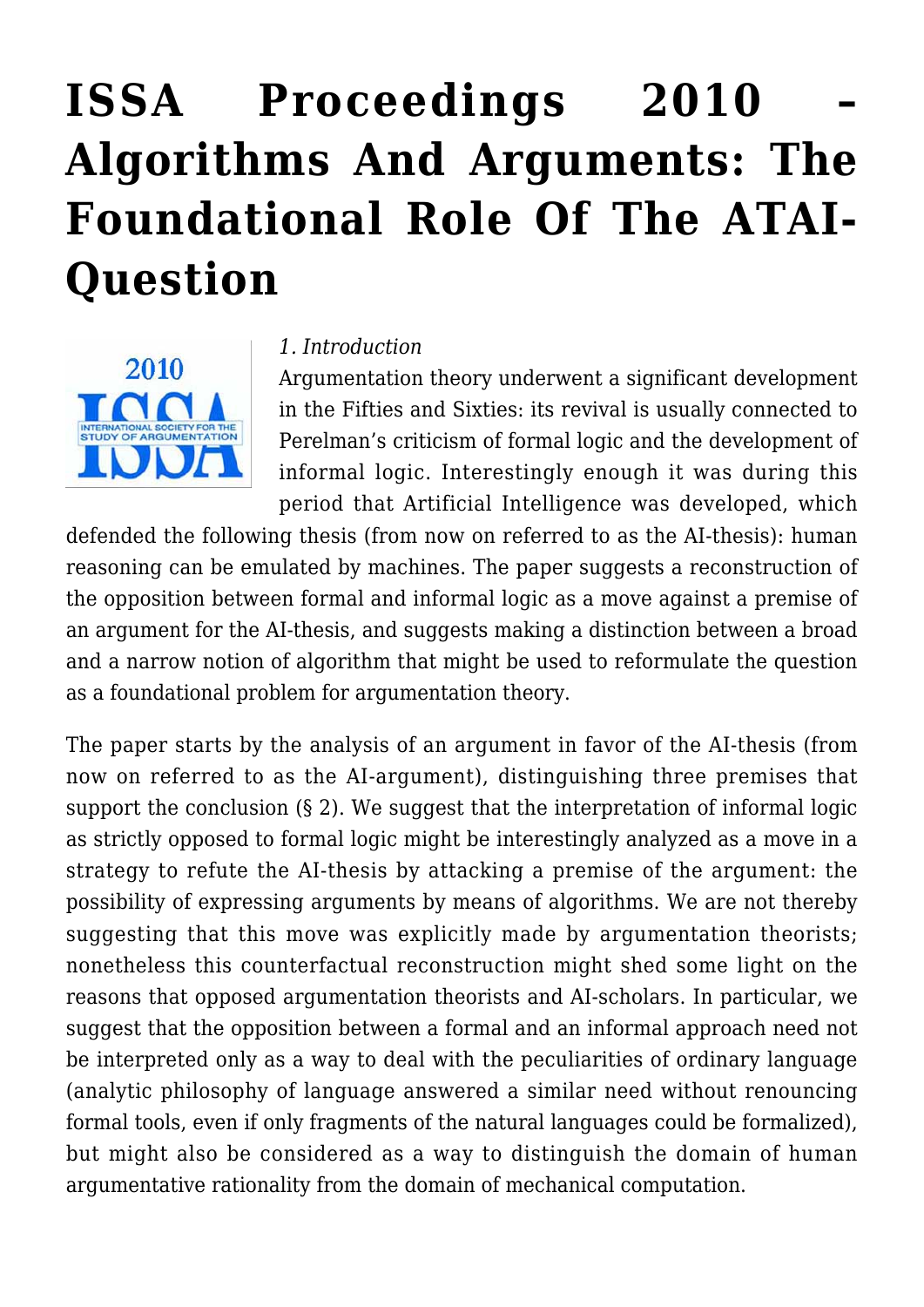The mentioned strategy will then be compared with other moves directed at the rebuttal of the conclusion of the argument (§ 3). This will allow to distinguish the criticism of the possibility of expressing arguments by means of algorithms from the criticism of the interpretation of Leibniz's logical calculus as the structure of human reasoning, and from the criticism of the thesis that all computable functions can be calculated by a Turing-machine. The comparison of different strategies to rebut the conclusion of the argument will show that a certain understanding of the notion of algorithm is essential in all three strategies: algorithms are considered as computable functions.

We will afterwards discuss a broader notion of algorithm that is often referred to in the literature either as a more intuitive and primitive notion or as a notion that needs to be developed in order to ground recent developments in computation theory and AI  $(§ 4)$ . We will interpret the narrow notion of algorithm (algorithms) are computable functions) as a formal definition that applies only in certain cases but that can fruitfully contribute to an understanding of the intuitive notion.

We will suggest a general characterization of the broad notion as an enlargement of the narrow notion of algorithm. The latter is based on the definitions given by Markov and Knuth (§ 5). Common features of the two notions are finiteness, generality, conclusiveness, while some relevant differences concern the formulation of effectiveness, which needs to be loosened, definiteness, and determinism, which need to be abandoned if one wants to include nondeterministic algorithms, or indefinite algorithms that need to be interpreted by the receiver in a given context, or more generally algorithms that cannot be computed by a Turing-machine.

We will then consider a distinction between a broad and a narrow notion of argument (§ 6), suggesting that, if one interprets formal logic as a sub-domain of informal logic rather than as a radically incompatible research area, then the broad notion of argument can be considered as more primitive and the narrow notion can be seen as a restriction that is useful to understand the nature of arguments but that is also insufficient for certain purposes of argument analysis.

Given this interpretation of the relations between formal and informal logic, several similarities between the broad notions of argument and algorithm are considered (§ 7): not only the history of the relations between a broad and a narrow notion is similar in the two cases, but the two broad notions can be similarly described by difference with respect to the two narrow notions: the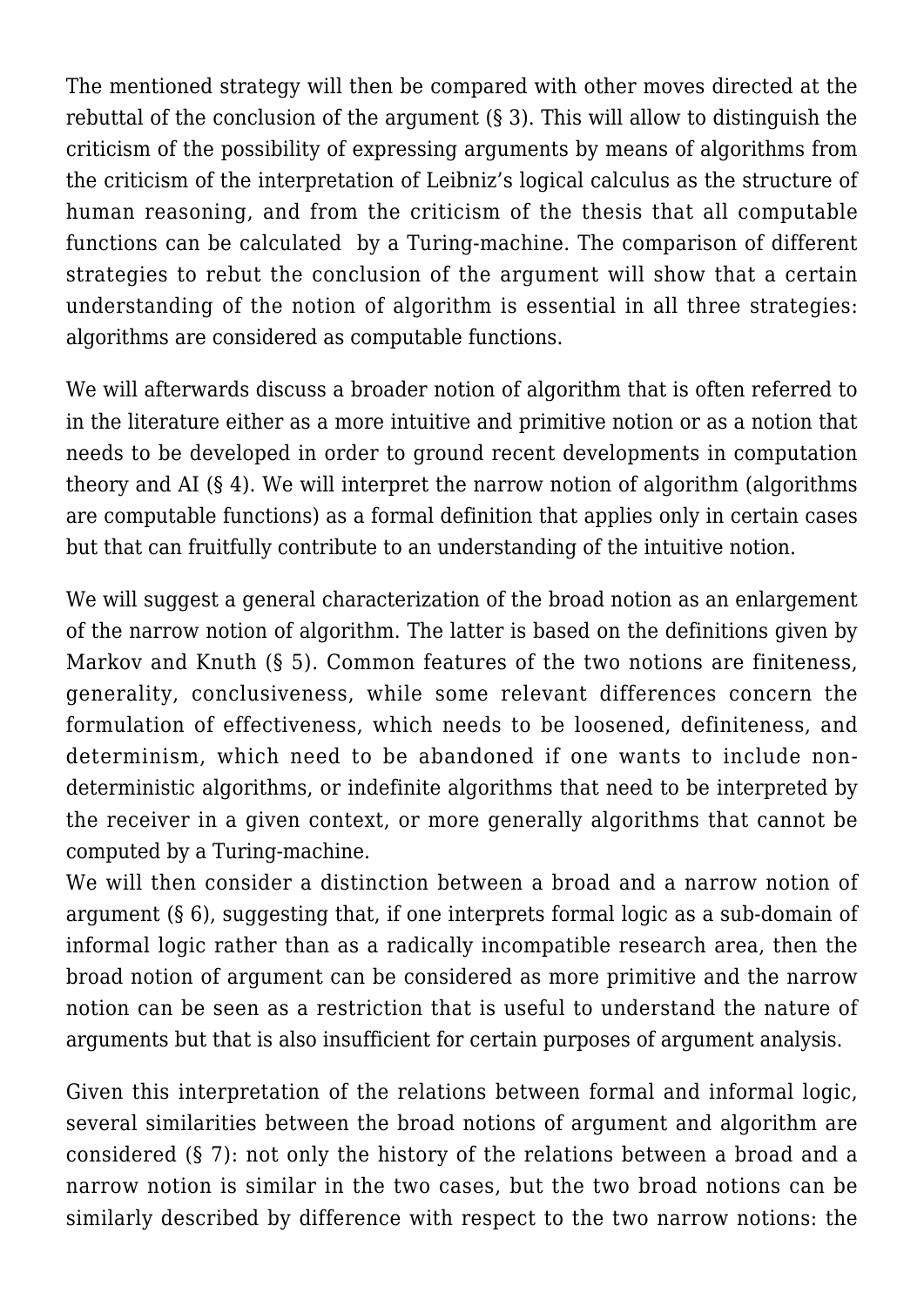former are informal rather than formal, pragmatic rather than only syntactic, in need of an interpretation rather than unambiguously determined, nondeterministic rather than deterministic. The distinction between a broad and a narrow notion of algorithm will also explain why it was so easy for argumentation theorists to refute the idea that arguments could be expressed by algorithms: they were comparing the broad notion of argument with the narrow notion of algorithm. Once the comparison is made between the two broad notions, certain similarities cannot be ignored, and the fruitfulness of the application of AI to argumentation might be investigated anew.

In the last section of the paper  $(\S 8)$  we will go back to the argument sketched out in § 2 in order to claim that the distinction between a broad and a narrow notion of argument, and the developments made by logic, computation theory, AI and argumentation theory in recent years make it easy to rebut the conclusion of the argument. But maybe that is only due to the fact that the idea expressed by it needs to be reformulated in the light of those developments: the question suggested by AI does not concern the emulation of the argumentative reasoning of a single human mind, but rather the emulation of the argumentative practices of several interlocutors interacting with each other in a given context. The question would now be whether a multi-agent system can emulate the interactive reasoning of several human participants in a discussion (from now on referred to as the ATAI-question). This paper does not aim to give a definite answer to the problem, but considers it as a leading idea in the application of AI to argumentation theory and as an open question that is not limited to logic or philosophy of mind but that involves the foundations of argumentation theory itself, and especially its conception of argumentative rationality.

*2. The AI-argument and its criticism by argumentation theorists*

Between the end of the Fifties and the beginning of the Sixties research into formal logic and AI were oriented by the idea that

(1) human reasoning can be considered as a mechanical computation (Leibniz's calculemus).

The majority of AI scholars also believed in the so-called Church-Turing thesis, which can be roughly formulated as follows:

- (2) any computable function can be computed by a Turing-machine.**[i]**
- So, if one accepts the further premise that
- (3) arguments can be reconstructed as algorithms,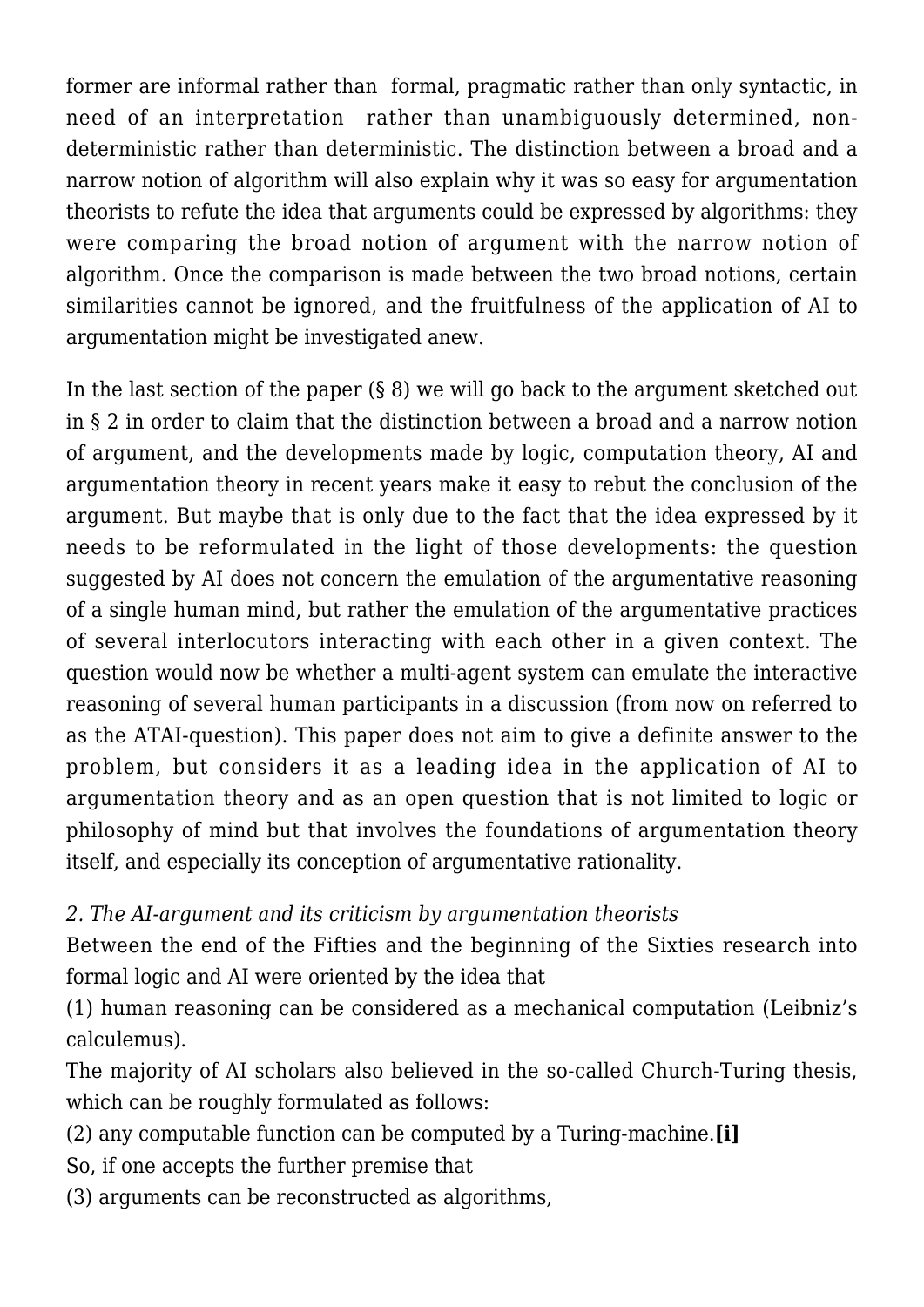then one can infer by means of (1), (2) and (3) that

(AI-thesis) human argumentative reasoning can be emulated by a machine.

It is well known that a main reason for the revival and development of argumentation theory in the Fifties and Sixties was the reaction to the neopositivist ideas that there could be no rational discussion on judgements of value and that logic could be conceived as a mathematical calculus rather than as a general theory of human reasoning. We would like to suggest that there was a third element of disagreement between argumentation theorists and formal logicians: it concerned the role attributed to algorithms in the representation and understanding of human reasoning.**[ii]**

AI scholars believed that human reasoning was a mechanical computation (1) and thus aimed at restricting the notion of algorithm so as to identify it with a class of computable functions. According to our interpretation the insistence on the opposition between formal and informal arguments could be seen, in the light of recent developments of AI, and independently from the intentions of the argumentation theory scholars that first defended such an opposition, as a move against the AI-argument. Assuming the Church-Turing thesis (2) to be valid, and assuming that arguments can be reduced to algorithms (3), one could derive the conclusion that human reasoning can be emulated by a machine (AI-thesis). But if this is true, there would be no space left for the specific human "rationality" of argumentation. So, while attacking premise (3), one would at the same time rebut the AI-argument, if not attack the AI-thesis altogether. When arguments are defined as classes of sentences of the natural language that could not be adequately translated into any formal language, then they are defined by opposition to algorithms. Besides, it is not uncommon in the argumentation theory tradition to strongly criticize the reduction of arguments to deductive inferential schemes. So, even if we are not suggesting that any argumentation scholar has explicitly advocated this strategy, some of them might agree on the premises of the argument and might be satisfied with its conclusion.

The strategy consisting in the denial of the AI-thesis by refuting premise (3) was useful to distinguish argumentation theory from logic, and thus a condition for the existence of argumentation theory itself, given that if human reasoning does not differ substantially from the reasoning of a machine, there would be no need to distinguish the domain of human rationality from the domain of formal logic (Govier 1987, pp. 204-5).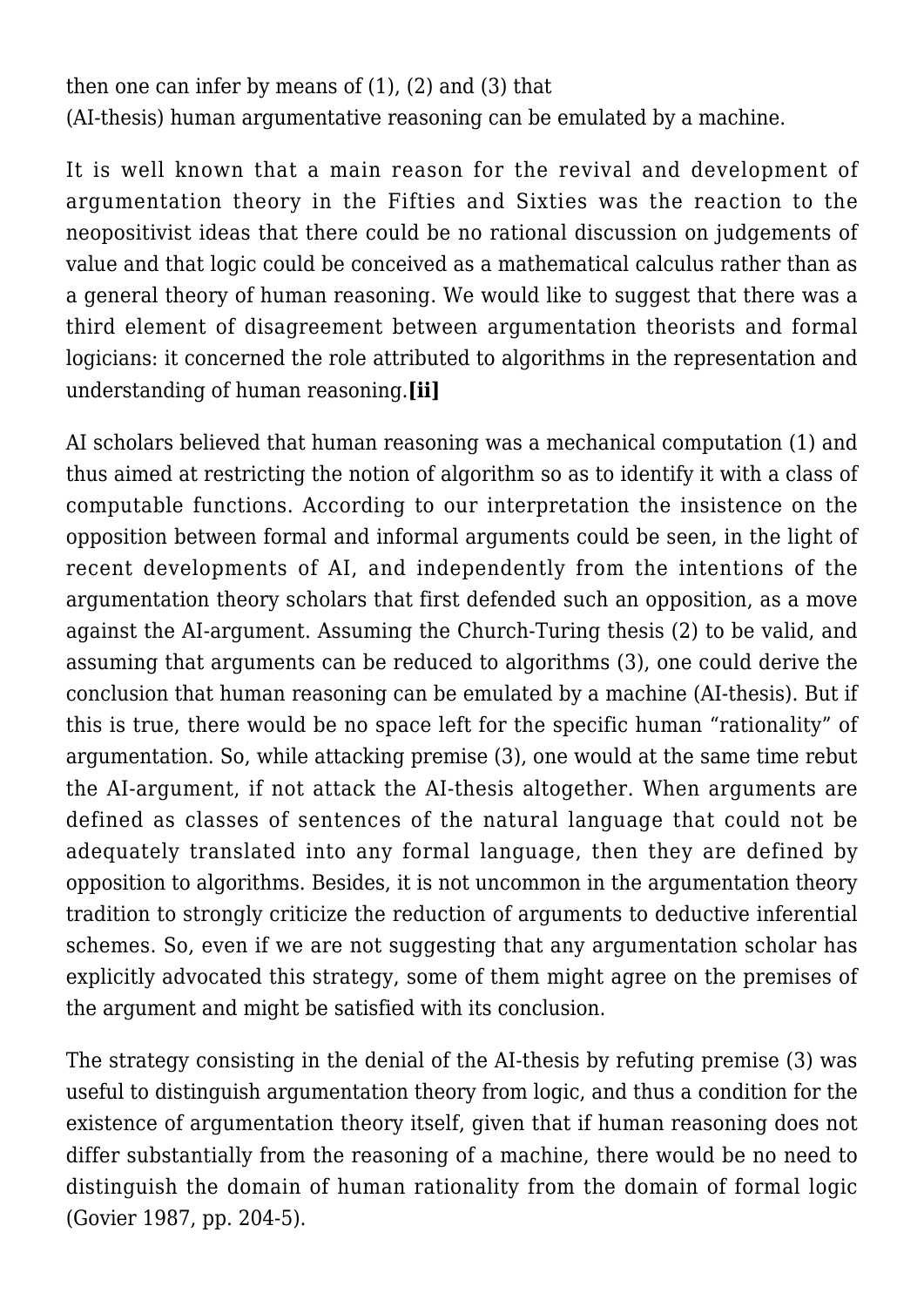## *3. Other strategies to attack the conclusion of the AI-argument*

Whether all human reasoning could be emulated by a machine, and whether there was nothing in the human mind that could exceed the powers of a calculating machine became main philosophical questions in logic and philosophy of mind. Among those who tried to refute the AI-thesis there were not only argumentation theorists, but also philosophers and logicians. The move made by argumentation theorists was not the only possible one. Other possible moves included the attack on premise (2), i.e. on the Church-Turing thesis, or on premise (1), i.e. on the mechanical conception of logical reasoning.

Kurt Gödel for example criticized the Church-Turing thesis in a remark on undecidability results, where he reacted to the following version of the thesis: Turing machines can compute any function "calculable by finite means" (Turing 1937, p. 250). There is a huge body of literature discussing the meaning of Gödel's remark although in this paper we will not go into details. What is relevant here is the generally accepted fact that Gödel intended to suggest counterarguments to the idea that the generalized undecidability results might establish bounds for the powers of human reason (Gödel 1986, p. 370). Furthermore, it is relevant that he considered Turing's argument "which is supposed to show that mental procedures cannot go beyond mechanical procedures", as not yet conclusive, because "what Turing disregards completely is the fact that mind, in its use, is not static, but constantly developing, i.e. that we understand abstract terms more and more precisely as we go on using them, and that more and more abstract terms enter the sphere of our understanding. [...] This process, however, today is far from being sufficiently understood to form a well-defined procedure." (Gödel 1972a, p. 306). Even if we admit premise (1), i.e. that human reasoning is a mechanical procedure, its calculations cannot yet be expressed by well-defined procedures.

Another possible strategy to refute the AI-thesis consisted in the attack on premise (1). A similar move had been done already at the end of the 19th century by J. Venn, who argued that even if human reasoning were based on algorithms, it could not be considered as a mechanical computation: "There is, first, the statement of our data in accurate logical language. […] Then secondly, we have to throw these statements into a form fit for the engine to work with–in this case the reduction of each proposition to its elementary denials. […] Thirdly, there is the combination or further treatment of our premises after such reduction. Finally,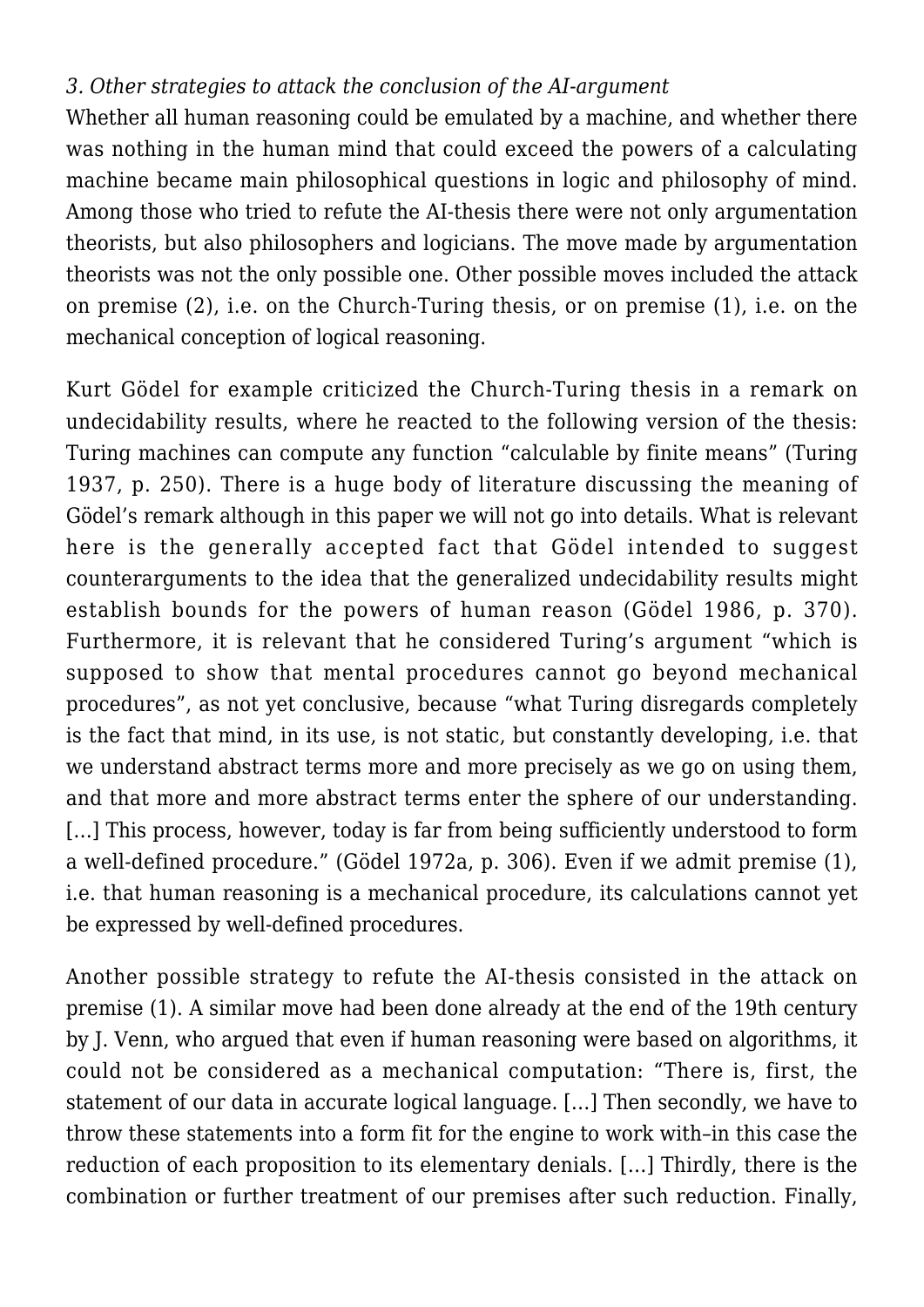the results have to be interpreted or read off. This last generally gives rise to much opening for skill and sagacity; [..] I cannot see that any machine can hope to help us except in the third of these steps; so that it seems very doubtful whether any thing of this sort really deserves the name of a logical engine" (Venn 1881, pp. 120-121).

In his 1972 article on the extension of finitary mathematics Gödel interestingly remarked upon a difference between the definition of algorithm occurring in the formulation of Turing's thesis and the intuitive notion of a well-defined procedure or algorithm: the latter is a primitive notion. Although he considers it as adequately expressed by Turing's notion of a mechanically computable function, Gödel adds that "the phrase 'well-defined mathematical procedure' is to be accepted as having a clear meaning without any further explanation." (Gödel 1972, p. 275).

It is interesting to remark that all three strategies are based on the common implicit premise that the conception of algorithms can be adequately described by the notion of computable functions. As Gödel somehow suggested, the notion of algorithm is nonetheless antecedent to Turing's definition and further developments of AI and computation theory have shown that the former might be broader than the latter. In the next section (§ 4) we will thus consider a different understanding of the notion of algorithm that will require a new evaluation of similarities and differences between algorithms and arguments (§ 7). This will also imply that the attack of premise (3) in order to rebut the AI-thesis might not be easily made nowadays.

# *4. A broad and a narrow notion of algorithm*

Recent developments of computation theory and AI suggest that the intuitive notion of algorithm might be broader than the notion of a Turing-machine computable function.

Firstly, there are some procedures that cannot be computed by a Turing-machine. Some of them can nonetheless be computed by other kinds of machines (Gurevich 2000, p. 77 ff.). If an algorithm could be defined as a function that can be computed by a broader class of machines, including the Turing-machine as a particular case, then this notion would be broader than the one given by Turing.

Secondly, there are several notions of a computable function (lambda-computable, general recursive, primitive recursive, partial functions, ….), and there is no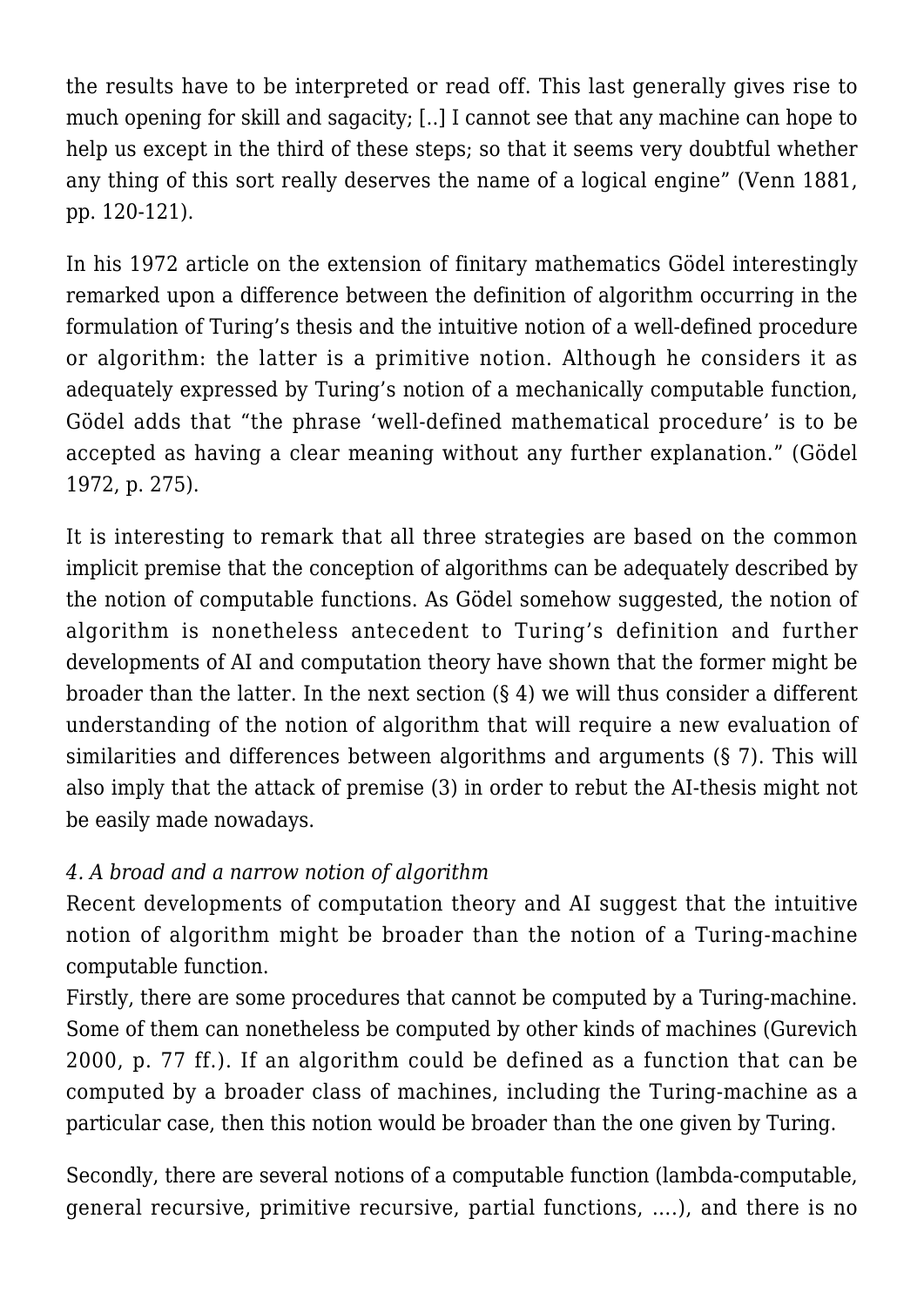definite evidence that the notion of algorithm should be adequately and uniquely expressed by one of them. As Gödel himself noted in the previously mentioned passages, an intuitive notion of algorithm precedes the notion of a computable function. Blass and Gurevich are even more radical: "it is often assumed that the Church-Turing thesis settled the problem of what an algorithm is. That isn't so. The thesis clarifies the notion of computable function. And there is more, much more to an algorithm than the function it computes. The thesis was a great step toward understanding algorithms, but it did not solve the problem what an algorithm is" (Blass and Gurevich 2003, p. 197).

Thirdly, the definition of algorithm as a computable function was the result of efforts to formulate algorithms that can be computed in a reasonably short time and in a reliable way by machines, but the notion of algorithm historically preceded both the notion of function and the invention of calculating machines. As an example, one could mention the nine chapters on mathematical procedures by Liu Hui written at the beginning of the third century (Chemla 2005, p. 125). Similarly, in the common understanding of algorithms as recipes or procedures to carry out some task (Sipser 2006, p. 142), algorithms are sets of instructions written for human receivers. Unlike Turing-machines, the instructions given to a human receiver need not be completely unambiguous. The context of the algorithm and other pragmatic elements might help the receiver to interpret the instructions of the procedure. So conceived, algorithms might contain procedures that cannot be computed by a Turing-machine.

Finally, the development of multi-agent systems in AI has favoured the investigation of interactive algorithms, that can be implemented on a network of machines: multi-agent systems that can learn from experience and interact in a network. The class of interactive algorithms is so broad as to include randomized algorithms, asynchronous algorithms, and non-deterministic algorithms as well. In other words it includes algorithms that "are not covered by Turing's analysis" (Blass and Gurevich 2003, p. 203).

The analysis of the developments of mathematics, computation theory, and AI shows that a broader notion of algorithm not only preceded the formalized definition given in the 20th century, but has also been the object of research in computation theory. The need for a more precise notion of algorithm induced a narrowing of the notion in order to define it as a Turing-machine computable function. Later on some computation theorists and AI researchers discovered that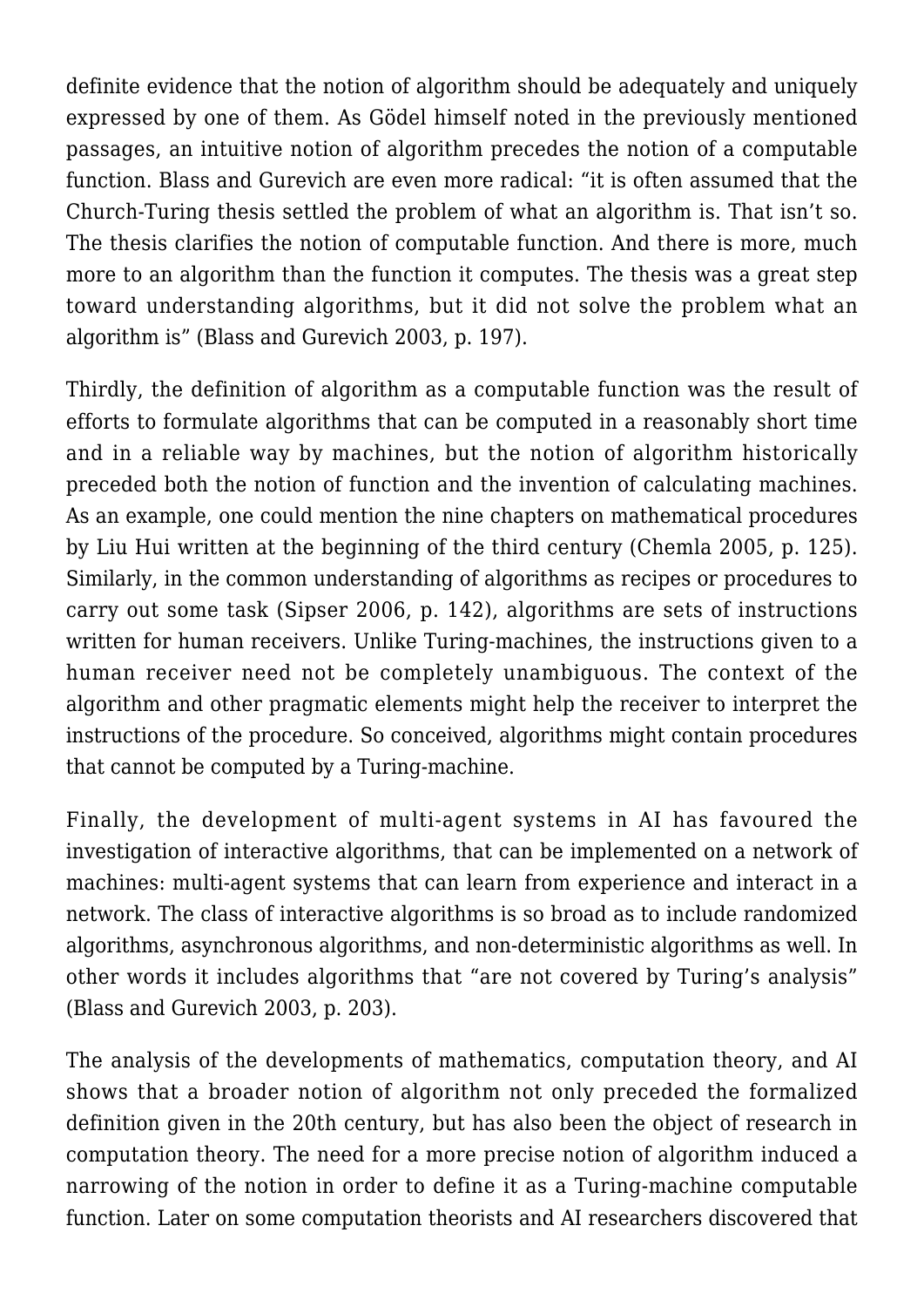this definition might be too narrow to be applied to some interesting examples, and started to progressively broaden the notion of algorithm. We suggest that the narrow notion of algorithm might be conceived as a temporary restriction of a more intuitive and broader notion–a restriction that was particularly useful to understand and formalize certain aspects of the broader notion, but that does not pretend to include all kinds of algorithms.

Rather than broadening the notion of an algorithm by enlarging the class of computable functions or the class of machines to which algorithms correspond – a strategy that has been followed for example by Gurevich – we want to develop here a conceptual analysis of the conditions that the narrow notion usually satisfies and that the broader notion might fail to satisfy. We will claim that a provisionary understanding of the broader notion of algorithm that is at stake in AI and in computation theory could be obtained from the narrow notion if one abandons the conditions of definiteness and determinism, and if one does not formulate effectiveness in a very strict way. If the broader notion of algorithm can be obtained by a modification of the definition of the narrow notion, this does not mean, as we have already suggested in the previous paragraphs, that the narrower notion should be more primitive: on the contrary, the broader notion precedes both historically and conceptually the narrower notion. The latter, though, is easier to formalize, and can thus be used as a starting point for the analysis of the former.

### *5. A conceptual analysis of the differences*

Our suggestion for a characterization of the narrow notion of algorithm is derived, with some modifications and integrations, from the definitions given by Markov and Knuth between the Fifties and the Sixties (Markov 1961 and Knuth 1997). An algorithm is a set of instructions determining a procedure that satisfies the six following conditions: finiteness, generality, conclusiveness, effectiveness, definiteness, and determinism.

Finiteness expresses the fact that the procedure allows, given certain inputs, to reach the goal (decision, computation, problem solving), i.e. provide the desired output in a finite number of steps. Generality guarantees the possibility of starting out with initial data, which may vary within given limits (e.g. certain general classes of inputs are admitted). Conclusiveness expresses the fact that the algorithm is oriented towards some desired result which is indeed obtained in the end if proper initial data are given. Effectiveness requires that the operations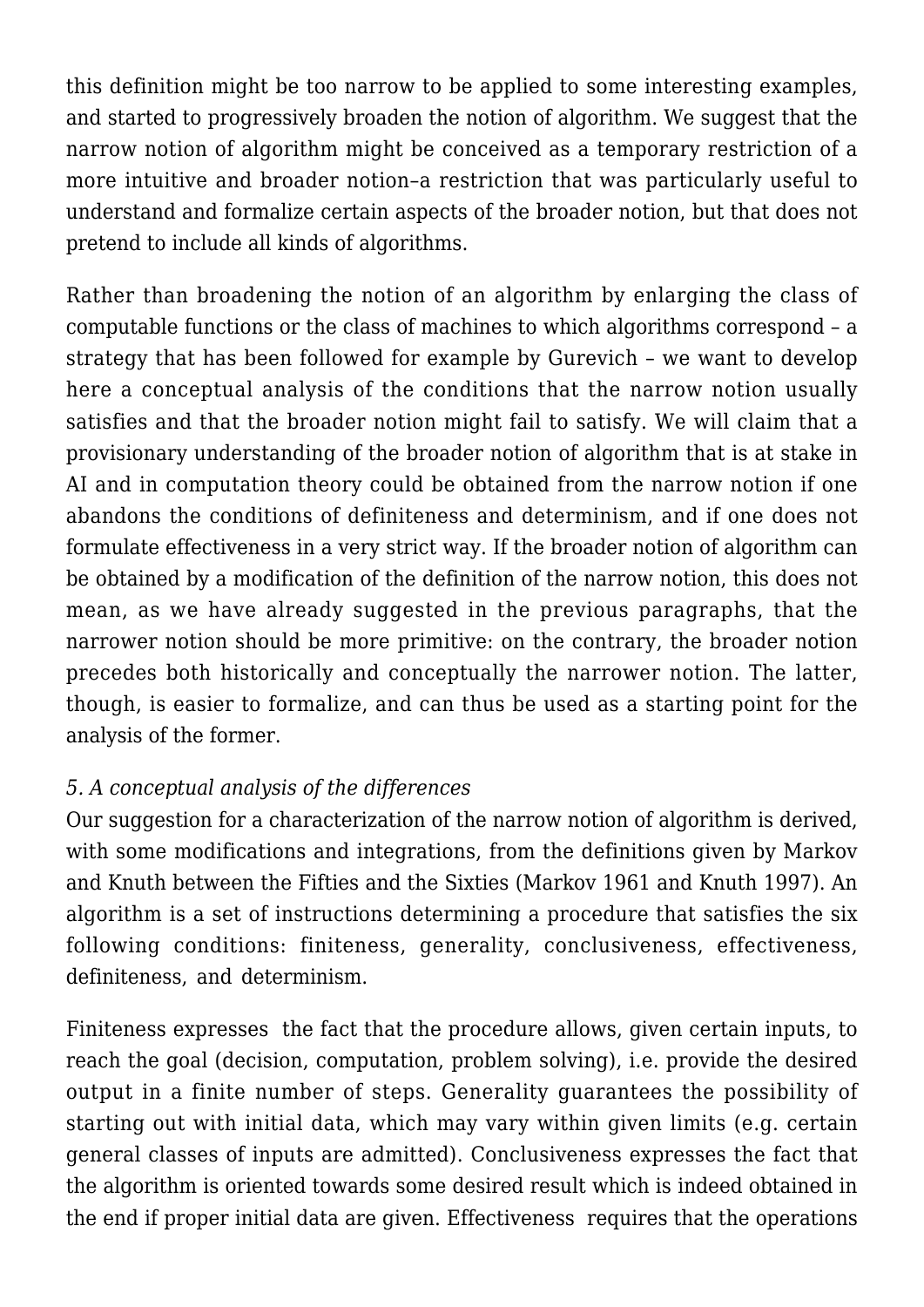to be performed are sufficiently basic that they can in principle be done exactly and in a finite length of time by the executer (e.g. a man using a paper and a pencil). Definiteness requires that the prescription should be universally comprehensible and precise, leaving no place for arbitrariness. Determinism guarantees that, given a particular input, the procedure will always produce the same output, and will consist in the same sequence of steps.**[iii]**

The mentioned characterization determines a class of definitions of algorithms rather than being itself a definition of algorithm: differences might derive from specific or detailed formulations of each condition. Effectiveness might be for example intended as strongly or weakly polynomial-time complexity; generality might be specified as the requirement that all inputs belong to the class of natural numbers or to the class of real numbers, and so on.

In the light of the brief survey of some occurrences of a broader notion of algorithm given in § 4, we suggest that the broad notion should maintain some features of the narrow notion, allowing other features to be formulated in a more liberal way or abandoned altogether. In particular, the narrow notion of algorithm should be better characterized by finiteness, generality, conclusiveness, and by a 'liberal' formulation of effectiveness. This condition has nonetheless to be at least partially maintained if one wants the algorithm to be concretely computable by some kind of physical machine. The conditions of definiteness and determinism might be abandoned, so as to include non-deterministic algorithms, indefinite algorithms that need some interpretation by the receiver, and algorithms that cannot be computed by a Turing-machine. Abandoning these conditions need not mean of course that all parts of an algorithm would be non-definite or nondeterministic: in order to preserve some kind of effectiveness, considerable portions of the algorithm might have to be definite and deterministic.

### *6. A narrow and a broad notion of argument*

After having introduced a distinction between a narrow and a broad notion of algorithm, we would now like to go back to the definition of argument. This will help a further understanding of premise (3), because in order to discuss if arguments can be expressed as algorithms one should consider which notion of algorithm and which notion of argument is at stake.

In the history of argumentation theory several definitions of an argument have been given. A detailed list of different definitions cannot be presented here, but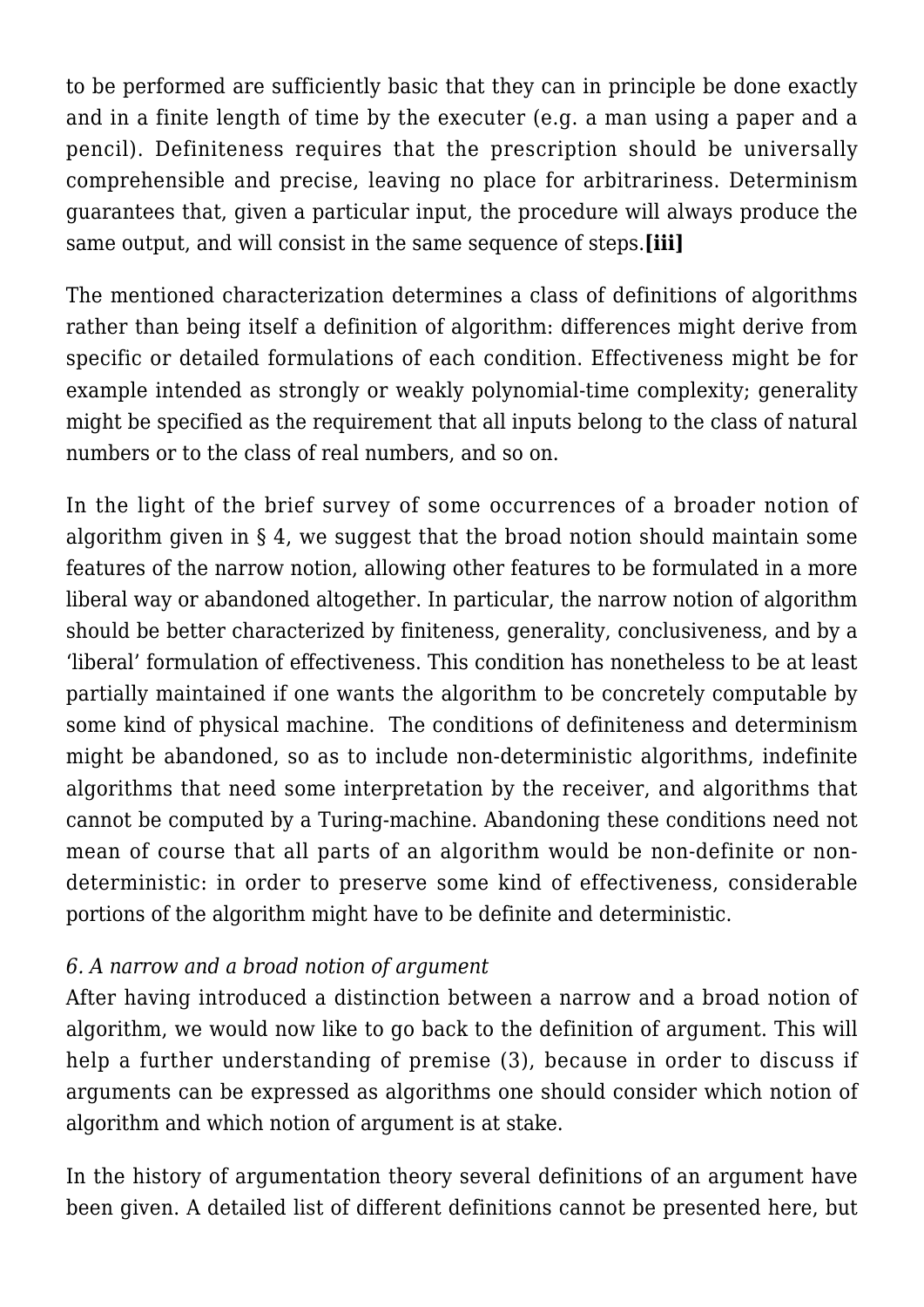two main classes of definitions can be distinguished. The first class contains the definitions of what we will call the narrow notion of an argument, including the Aristotelian scientific syllogisms and formal representations of deductive inferences such as Lorenzen's dialogical moves. Common characteristics of this narrow notion of argument are the formal representation, the central role played by deduction as a core inference, and the context-independent definition of validity. The second class contains several definitions that express a broader notion of argument, including for example the pragmatic conception developed by van Eemeren and Grootendorst (2004), and the informal notion of argumentative schemes developed by Perelman. The definitions that belong to this class are usually informal, context-dependent and based on a diversification of the kinds of relations that can occur between premises and conclusions in order for the argument to be valid: deductive and inductive inferences, but also other schemes, such as analogy or causal relation, are admitted as valid.

The relation between the two classes of definitions can be conceived differently (Johnson & Blair 2002, p. 357 and D'Agostini 2010, p. 35). Some authors consider them as two complementary classes: the informal definition of argument is opposed to the formal notion, as if the two concepts were radically different and applied to different domains (Scriven 1980). Other authors conceive the broad notion as an enlargement of the narrow notion that might be partially or wholly formalized by means of more sophisticated logical tools (non-monotonic logic, dialogue logic, default logic, defeasibility, and so on) (Woods et al. 2002). Following this second interpretation of the relations between the two notions, we have elsewhere argued (Cantù & Testa 2006, pp. 18-21) that the narrow notion might be considered as a temporary restriction of the broader notion that is useful to better understand the notion of inference, rather than as a concept that is radically opposed to it.

In our reading, the opposites informal/formal, syntax/pragmatics, and deductive/non-deductive can be read as relations of subordination rather than as relations of contrariety, and informal logic is considered as an enlargement or liberalization of formal logic. Arguments expressed in the natural language are thus informal not in the sense that they cannot be formal, but rather in the sense that they are "only partially formalizable" by means of the logical tools at our disposal.

The narrow notion is in fact useful to formalize certain arguments that fall under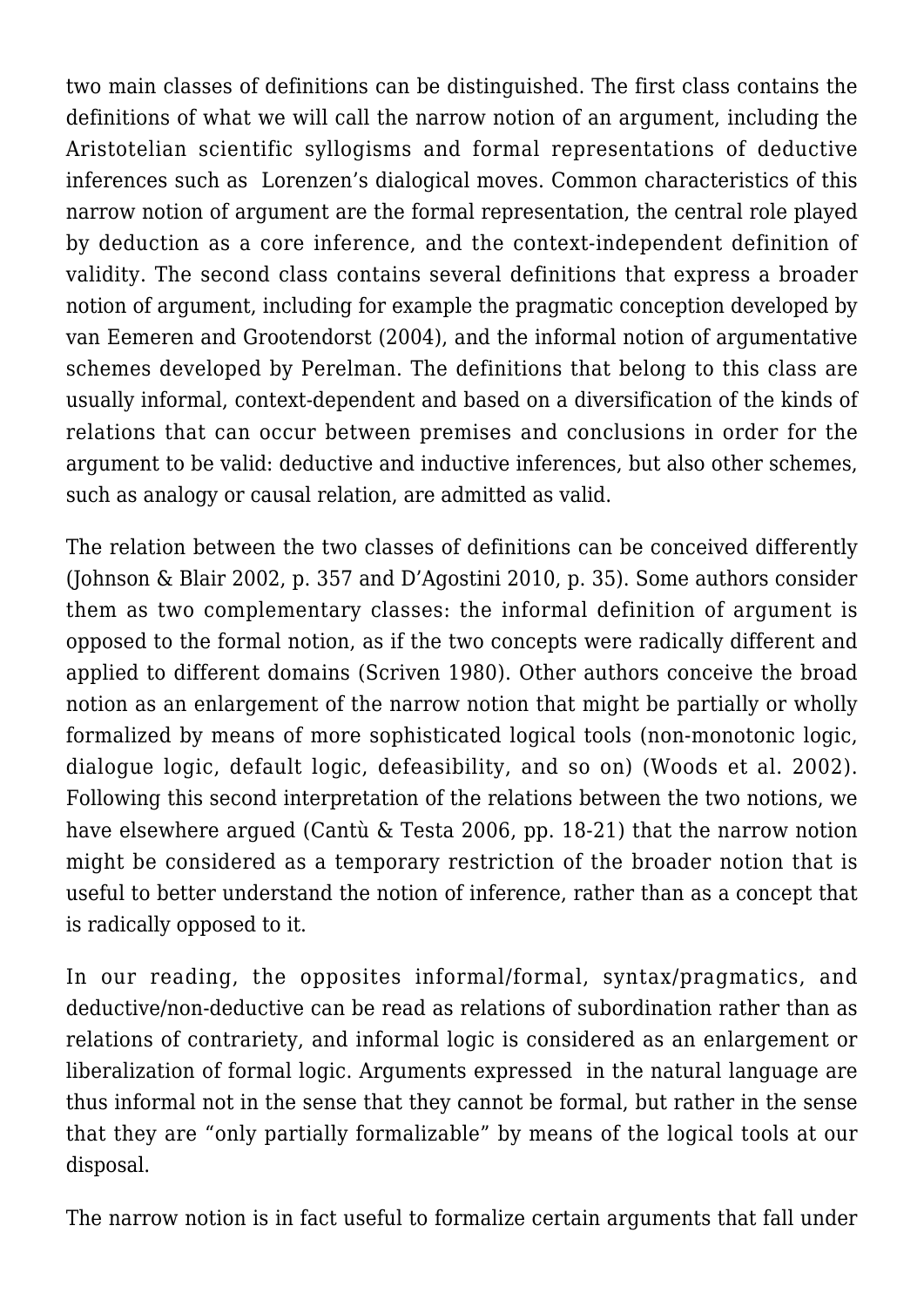the broader notion, or at least certain parts of them (Woods & Walton 1982), as well as the formal notion of argument can be used to better understand an argumentation that can never be fully articulated in the natural language, or at least not in the same way.

### *7. Similarities between arguments and algorithms*

Given this interpretation of the relations between formal and informal logic, the history of the relations between the notions of argument is partly similar to the history of the relations between the notions of algorithm. An intuitive broad notion is reduced to a narrow notion in order to be treated formally, but after some time the limitations induced by the narrow notion appear as too restrictive and scholars start considering the possibility of broadening it, even if the broader notion can only be partially formalized or cannot be made as precise as the narrow notion.

The distinction between a narrow and a broad notion that has been presented in the case of algorithms has thus an analogy in the case of arguments. Firstly, the development of argumentation theory, and especially of informal logic as a reaction to the reduction of the notion of argument to logical consequence is similar to the criticism of the reduction of the notion of algorithm to the notion of a computable function. Secondly, several formal definitions of argument were developed in order to make the broader intuitive notion more precise, but after some time they were judged as insufficient to express human reasoning; analogously the notion of a function that is computable by a Turing machine has been recently perceived as too restrictive to express all the possibilities of human computation, although still considered as a good way to make the notion of algorithm precise. Thirdly, as in the case of algorithms, the broad notion precedes the narrow notion both historically and conceptually, even if the latter can be obtained by the definition of the former, if certain conditions are modified or abandoned.

The similarities between algorithms and arguments do not concern only the history of their definitions. If one considers the relation between the two narrow notions of argument and algorithm and the relation between the two broad notions respectively, one might remark certain similarities. The attack made by argumentation theorists on premise (3), i.e. to the claim that arguments can be expressed as algorithms, was based on a comparison of the broader notion of argument with the narrow notion of algorithm. But if one now compares the broad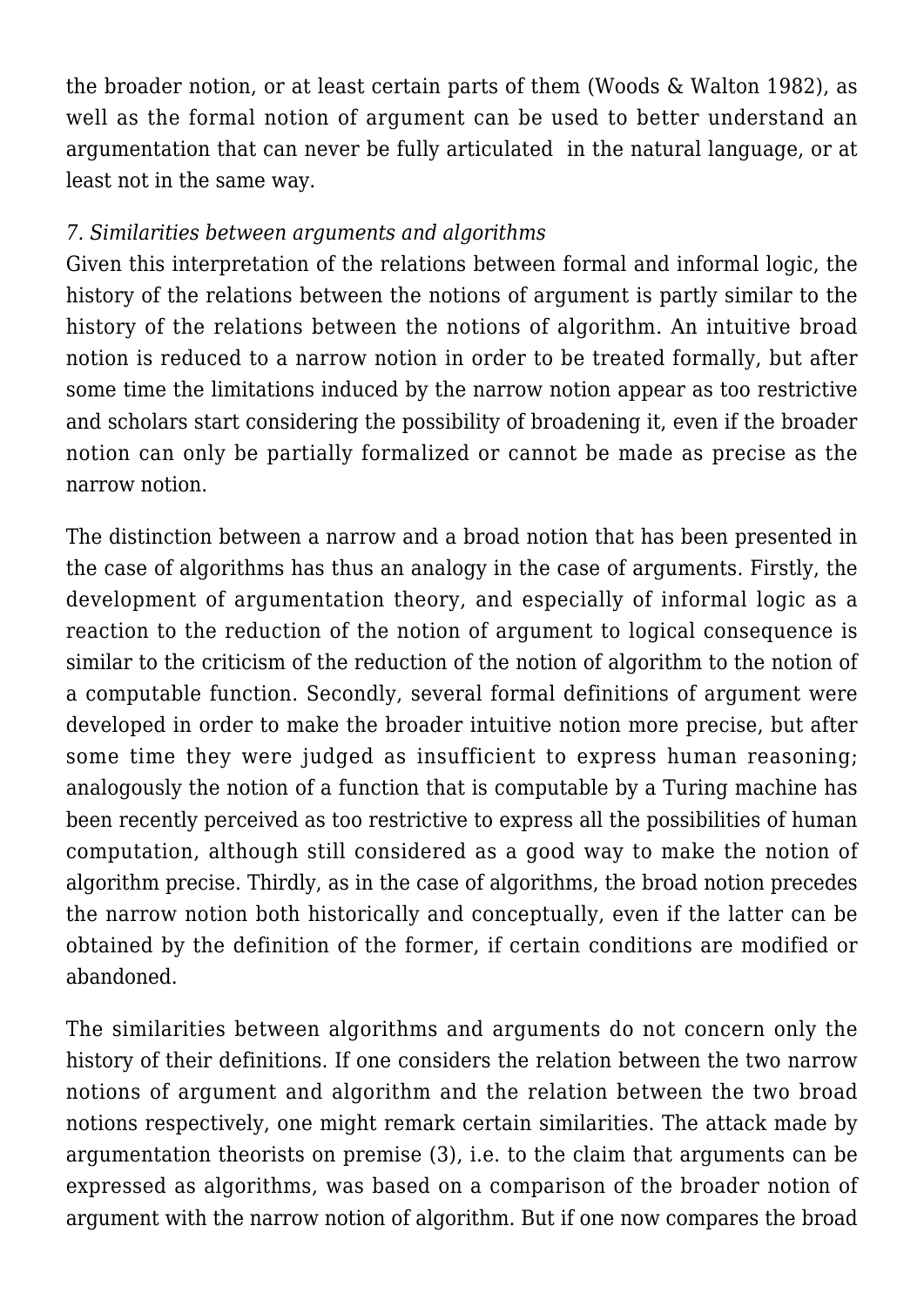notion of argument with the broad notion of algorithm, some similarities might need further investigation.

Firstly, the broader notion of argument is not incompatible with a representation by means of diagrams, graphs, procedural forms, and other inferential schemes that can be expressed by algorithms. This is proved by the number of articles and results produced in AI by scholars who developed Toulmin's interpretation of an argument as a procedural form.

Secondly, the attention devoted to pragmatics in argumentation theory is now emerging in computation theory too, especially in the development of algorithms that need to be interpreted by multi-agent systems, whose resources and background knowledge depend on the amount of interaction between the system and the environment and between the agents themselves.

Finally, the interest for the interpretation of the assertions of the interlocutor in the argumentative practice might be fruitfully compared to the interpretation of the information received from an agent in a complex system. The nondeterministic and indefinite aspects of the broader notion of algorithm might usefully be applied to the reconstruction of certain aspects of human argumentative practices.

A deeper investigation of these and maybe other similarities between the broad notion of algorithm and the broad notion of argument might shed some light on a strictly foundational question that will be developed in the next paragraph: are there some specific features of human rationality that explain our argumentative practices and that cannot be reproduced by the mechanical computation of a multi-agent system?

### *8. Conclusion*

Argumentation theory was partly developed in the belief that there is much more to an argument than there is to an algorithm, but the broad notion of argument was compared with the narrow notion of algorithm. Along these lines one could develop a strategy to refute the AI-thesis, i.e. the claim that the argumentative reasoning of the human mind could be emulated by the computation of a machine. But if one considers a broader notion of algorithm, the AI-thesis might be raised anew: is there something in the broader notion of argument that cannot be captured by the broader notion of algorithm?

This question might get a different answer based on recent developments in logic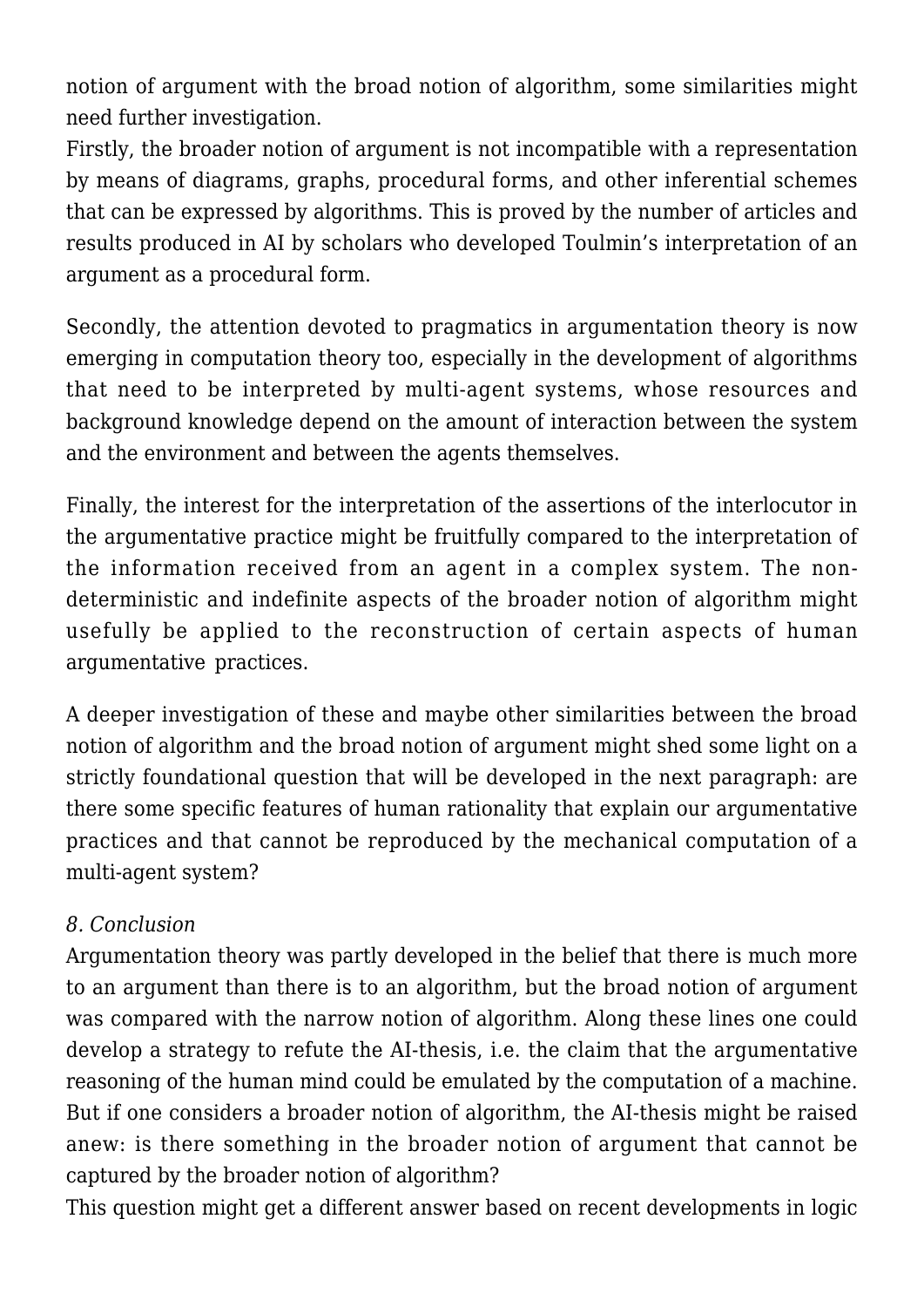(non-monotonic logic, default logic, …), in AI (multi-agent systems) and in computation theory (non-deterministic indefinite algorithms). If premise (3) of the argument introduced in § 2 cannot be easily refuted, one might ask oneself if the alternative strategies to refute the conclusion are still viable, after one has abandoned the implicit premise that an algorithm is a Turing-machine computable function.

The claim that the argumentative reasoning of the mind can be emulated by a single machine was mainly a question concerning logic and the philosophy of mind, and not a question concerning argumentation theory, because the reasoning that was at stake there was neither dialectical nor dialogic, but rather a merely monologic calculus. Therefore it is possible to accept premise (3) and still deny the AI-thesis in its original formulation. In the Introduction to *Argumentation in Artificial Intelligence*, J. van Benthem apparently adopts this strategy when he reassures logicians, philosophers and argumentation theorists by saying that no AI theorist believes anymore that machines can emulate humans. Machines are rather useful to improve the understanding of human capacities: "Original visions of AI tended to emphasize hugely uninspiring, if terrifying, goals like machines emulating humans. […] Understanding argumentation means understanding a crucial feature of ourselves, perhaps using machines to improve our performance, helping us humans be better at what we are" (Rahwan and Simari, 2009, p. viii).

This is an easy move, but maybe not too convincing, for even if no AI scholar would claim anymore that a single machine could emulate the reasoning of a single human mind, she could still defend a variant of the AI-thesis reformulated in the light of recent developments of logic, computation theory, artificial intelligence, and argumentation theory:

(ATAI-thesis) a multi-agent system can emulate the interactive reasoning of several human beings.

Recent developments of the applications of AI to argumentation theory suggest that several inter-subjective aspects of human argumentative interactions can be simulated by complex algorithms functioning on systems of interacting machines. It is no longer a question of how far the activities of the brain can be simulated by some physical device, but rather the question is why the application of AI to argumentation theory is so fruitful. For example, there is research on algorithms that produce new arguments, and successful implementations of argument-based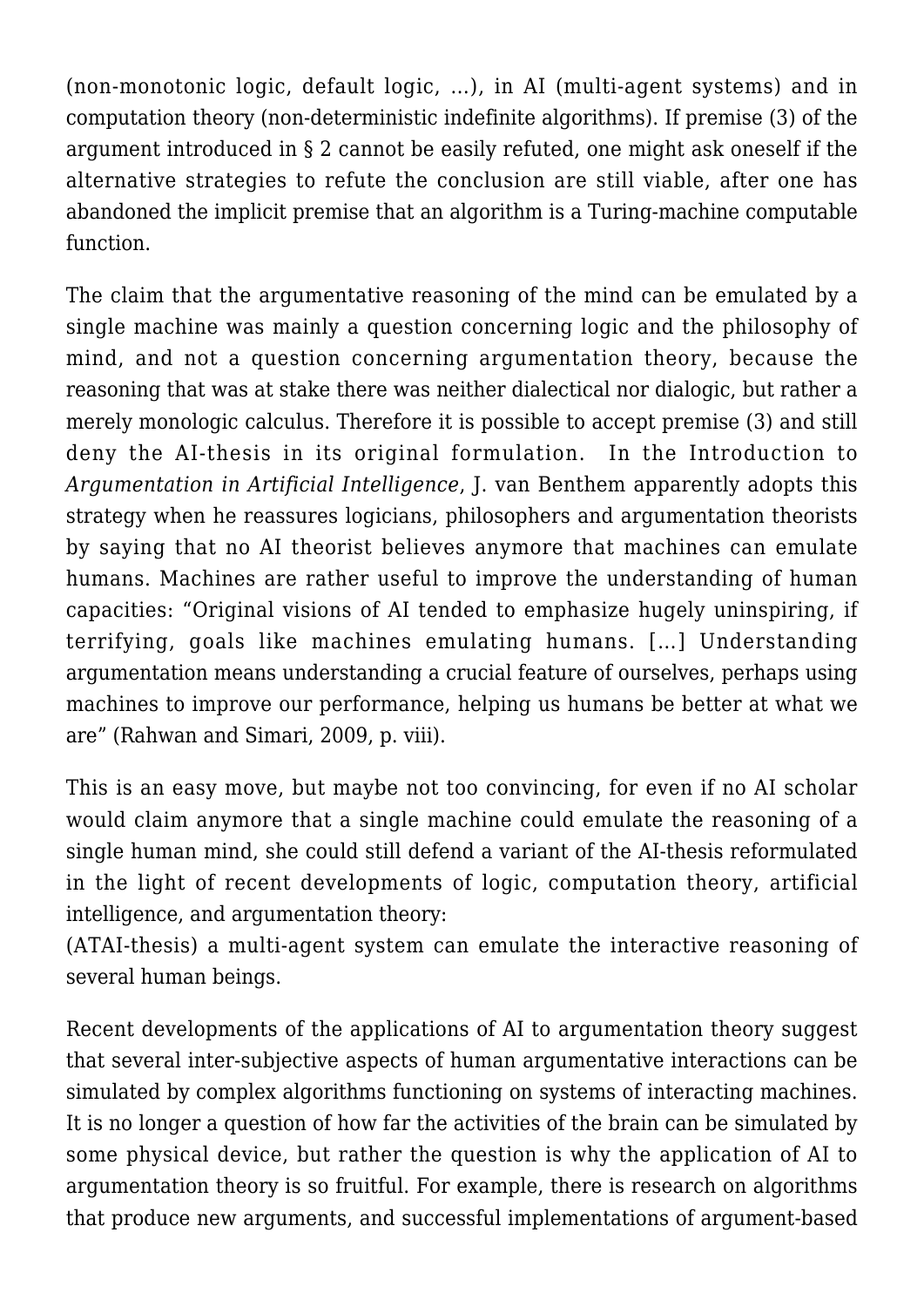machine learning.

This paper does not aim to give a definite answer to the ATAI-question, but rather to show that the question is still open and cannot be easily liquidated as an obsolete or untenable claim. Once reformulated, the analysis of the ATAI-thesis (i.e. AI-thesis revisited in the light of Argumentation Theory) might have some effects on the foundation of argumentation theory itself, as we will claim in the following, after briefly mentioning what we mean here by foundational questions. According to our understanding, foundational problems in argumentation theory concern the creation of an adequate model that can be used to analyze argumentation practices: according to the reconstruction that we suggested elsewhere (Cantù & Testa 2006), such a foundational role might be played by the notions of dialectics, dialogue, intersubjectivity, pragmatics, but also by some ideal of argumentative rationality. Another relevant foundational issue might concern the bridging of the gap between different traditions (including formal and informal approaches to the reconstruction and evaluation of arguments) in order to provide a general framework for the development of argumentation studies.

Now, the interaction between multi-agent systems is based on communication procedures that have strong similarities with the dialectical and dialogic interactions studied in argumentation theory, inasmuch as it is based on distributive cognition and on pragmatic elements as well as on syntactic and semantic aspects. So, the notions of dialectics, dialogue, intersubjectivity, and pragmatics play a major role also in the applications of artificial intelligence to argumentation theory. The ATAI-question asks if there are grounds for this similarity and implies that, if there are, then one should take the results of artificial intelligence into account when defining such concepts.

Secondly, if mechanical computing can be considered as strictly argumentative, then the relevant features of argumentative rationality might already be captured by the algorithms of a multi-agent system: so, if one wants to claim that human argumentative practices contain some specificity ("the" rationality of argumentation), then one should exhibit some features (other than pragmatics and interaction) that could not be captured by the activity of some multi-agent system, and this, we believe, is a foundational task.

Thirdly, the ATAI-thesis in connection with the distinction we suggested between a broad and a narrow notion of algorithm might suggest a new and fruitful way to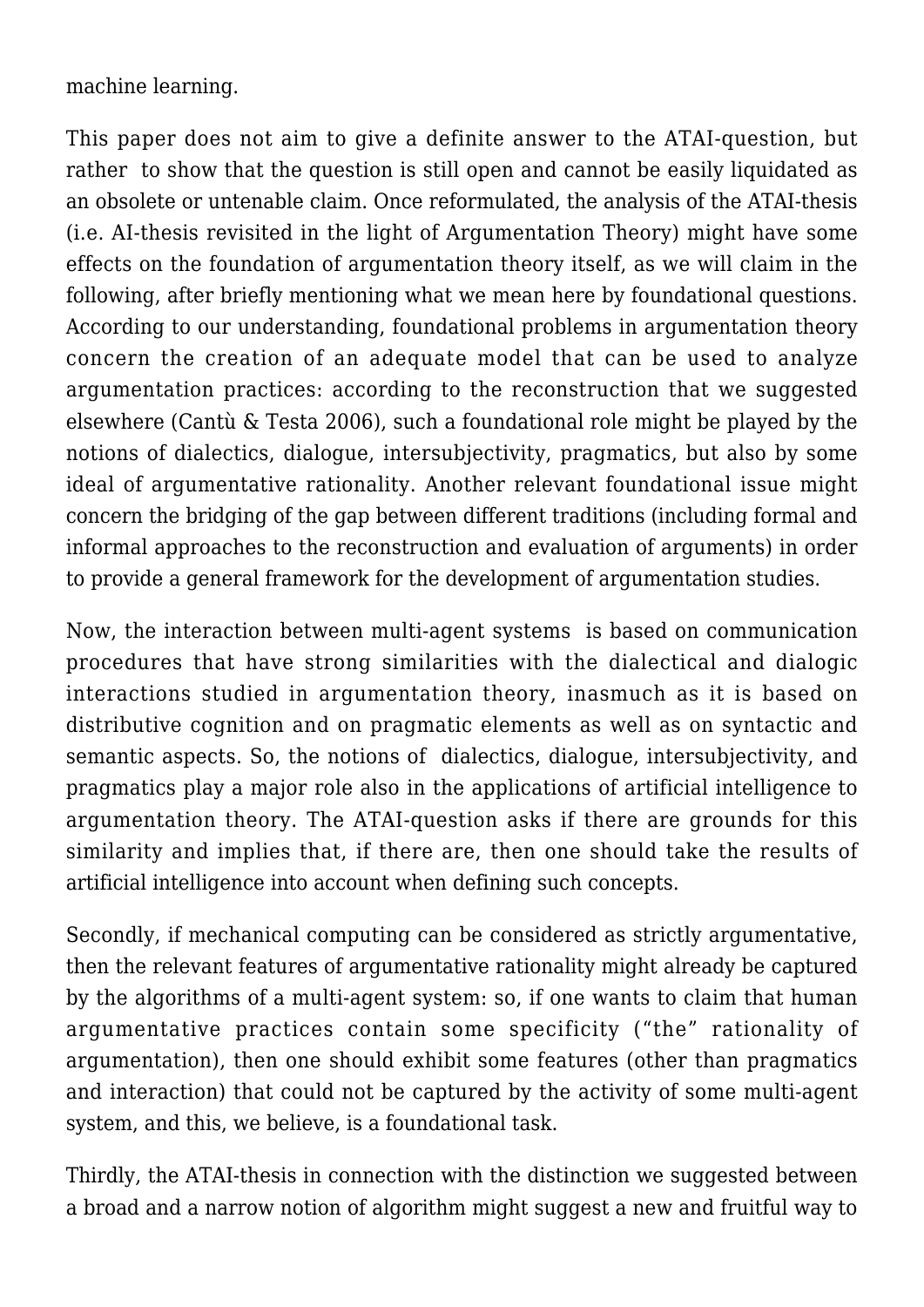bridge the gap between formal and informal approaches to argumentation theories, providing a new framework that could include both without misrepresenting their differences and peculiarities.

# **NOTES**

**i** The notion of a Turing-machine was first introduced by Alan Turing in 1937 in order to analyze the notion of computability. It is an ideal state machine made of an infinite one-dimensional tape divided into cells, each one able to contain one symbol, either '0' or '1'. The machine has a read-write head, which scans a single cell on the tape at a time, moving left and right along the tape to scan successive cells. The machine actions are completely determined by the initial state of the machine, the symbols scanned by the head in the cells, and a list of instructions of the kind "if the machine is in the Initial State  $S_0$  and the current cell contains the Symbol *y*, then move into the Next State  $S_1$  taking Action  $z$ ".

**ii** Cf. for example Toulmin 2001, p. 96, where the search for algorithms is criticized as a correlate of the search to ground objectivity in a unique methodological standpoint: "These arguments may leave mathematically-minded readers with a sense of loss. The dream of formal "algorithms" for guiding scientific procedures has a charm that will not quickly dissipate. For those who value mathematical exactitude above all other kinds of precision as the model for scientific inquiry, the alternative message of "different methods for different topics" will be a disappointment. Yet, over the centuries, we have been obliged to recognize a spectrum of different kinds of methods (in the plural) for sciences ranging from Newton's Planetary Theory—strictly factual and value-free, and in a style close to that of Euclid's Geometry—by way of empirical or functional sciences like geology, chemistry, physiology, and organic evolution, to those human sciences in which attempts to maintain value-neutrality finally proved vain."

**iii** The notion of conclusiveness, taken from Markov 1961, is similar to the notion of determinism, but might be fruitfully distinguished from the latter if one accepts Gurevich's characterization of non-deterministic algorithms as a special class of interactive arguments. "Imagine that you execute a non-deterministic algorithm A. In a given state, you may haperlve several alternatives for your action and you have to choose one of the available alternatives. The program of A tells you to make a choice but gives no instructions how to make the choice. […] Whatever you do, you bring something external to the algorithm. In other words, it is the active environment that makes the choices." (Gurevich 2000, p. 25.) Gurevich's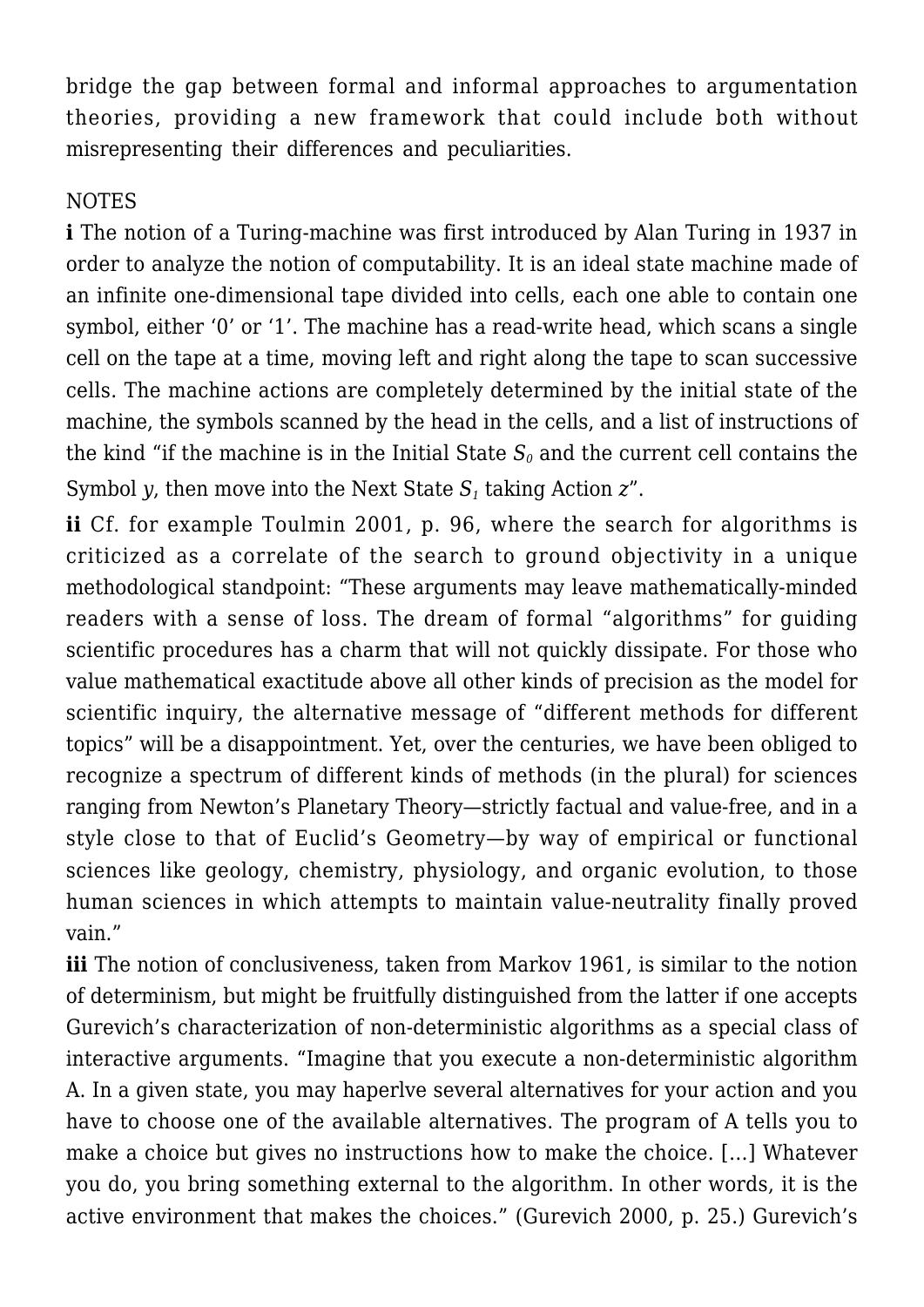algorithm might be conclusive, because once the choice is made, the desired output might indeed be obtained, but it is non-deterministic, because depending on the choice there might be more than one sequence of steps leading from the input to the output. Besides, the algorithm might still be definite, at least in the sense that the arbitrariness does not depend on an ambiguous formulation of the algorithm, which allows for different interpretations, but rather on the introduction in the algorithm of something external to it.

#### REFERENCES

Blass, A., & Gurevich, Y. (2003). Algorithms: A quest for absolute definitions. *Bulletin of European Association for Theoretical Computer Science*, 81, 195-225.

Cantù, P., & Testa I. (2006). *Teorie dell'argomentazione* [Theories of Argumentation], Milano: Bruno Mondadori.

Chemla, K. (2005). The interplay between proof and algorithm in 3rd century China: The operation as prescription of computation and the operation as argument. In P. Mancosu, K. F. Jorgensen & S. A. Pedersen (Eds.), *Visualization, Explanation and Reasoning Styles in Mathematics* (pp. 123–145). Dordrecht: Springer.

D'Agostini, F. (2010). *Verità avvelenata. Buoni e cattivi argomenti nel dibattito pubblico* [Poisoned truth. Good and bad arguments in the public debate] .Torino: Bollati Boringhieri.

Eemeren, F.H. van, & Grootendorst, R. (2004). *A Systematic Theory of Argumentation. The Pragma-Dialectical Approach*. Cambridge: Cambridge University Press.

Gabbay, D.M., Johnson, R.H., Ohlbach, H.-J., & Woods, J. (Eds.) (2002). *Handbook of the Logic of Argument and Inference. The Turn Towards the Practical*. Amsterdam: Elsevier.

Gödel, K. (1990). *Kurt Gödel: Collected Works. Vol. II: Publications 1938-1974* (S. Feferman, J. W. Dawson , S. C. Kleene, G. H. Moore, R. M. Solovay & J. van Heijenoort, Eds.). New York: The Clarendon Press.

Govier, T. (1987). *Problems in Argument Analysis and Evaluation*. Dordrecht: Foris.

Gurevich, Y. (2000). Sequential abstract state machines capture sequential algorithms. *ACM Transactions on Computational Logic*, 1, 77–111.

Johnson, R.H., & Blair, J.A. (2002). Informal logic and the reconfiguration of logic. In D.M. Gabbay, R.H. Johnson, H.-J. Ohlbach & J. Woods (Eds.), *Handbook of the Logic of Argument and Inference. The Turn Towards the Practical* (pp. 339-396),